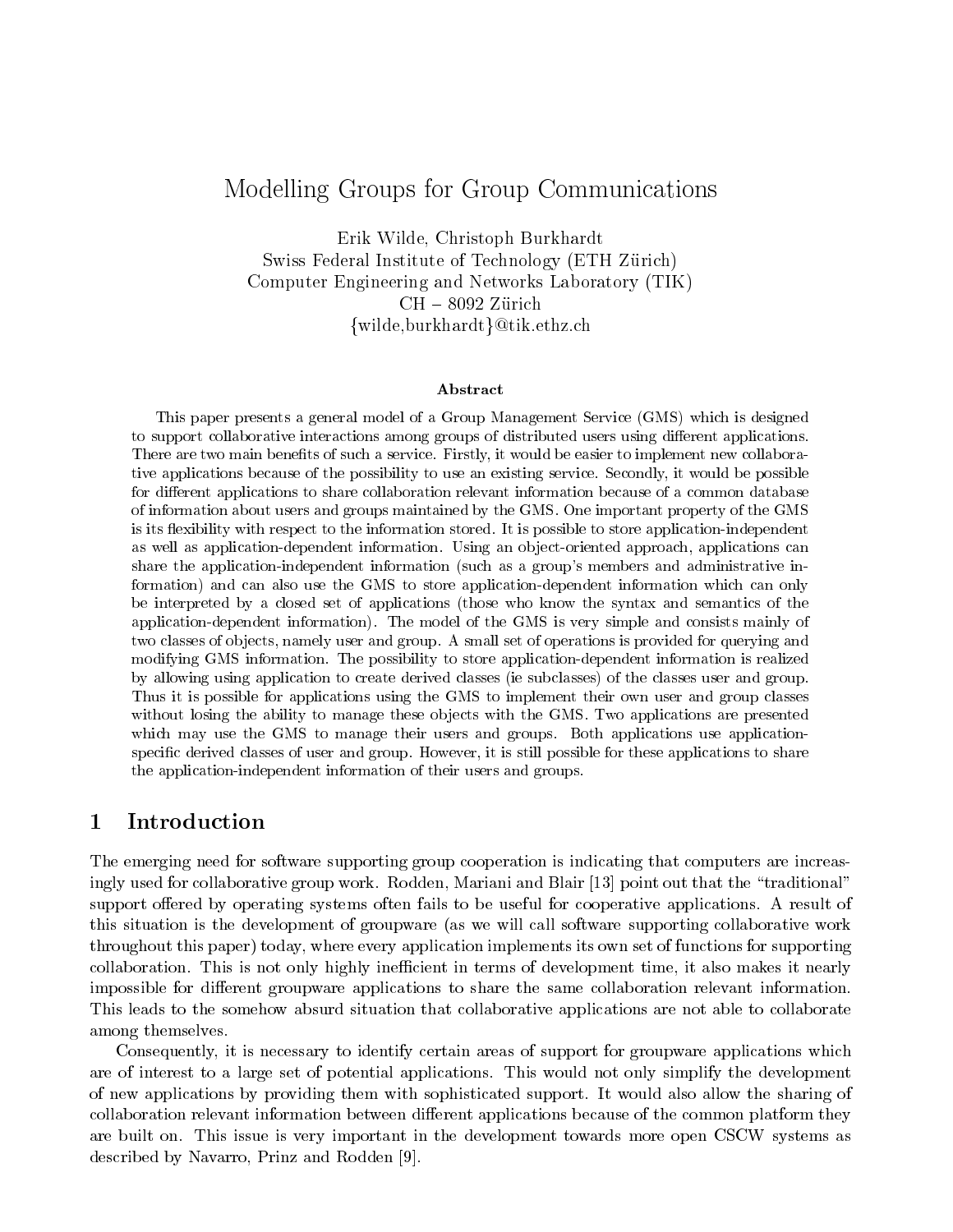One key issue for every groupware application is the management of groups, where groups are used to identify people with a common goal or with other common properties. A service offering support for this task in a flexible and general way is clearly needed to make the sharing of group related information possible. We call such a service a group management service (GMS). This service will implement the distributed management of users and groups and the information associated with them.

Verissimo and Rodrigues [15] describe how this type of service is needed on a system level, assuming a network of distributed systems which need means to form groups of systems. Seeing that the usage of the computer also becomes more and more a distributed activity, this type of support is also necessary on a user level. The provision of such a service would make it much easier for groupware applications to manage users and groups without having to implement this functionality, to use the data of users and groups already provided by other applications, and to make themselves independent of the underlying infrastructure needed to implement such a distributed service.

The structure of the paper is as follows. Section 2 describes the properties required by a GMS in order to be useful for groupware applications. Section 3 gives a survey of some work which is related to the model described in this paper. Section 4 describes a model of a GMS which is suitable to fulfil the given requirements. Section 5 discusses some implementation issues and Section 6 gives two examples of applications and their way of applying the model described. Finally, section 7 points out which way we will go in the future, and section 8 gives the conclusions.

### 2 Requirements

While a GMS will be a useful component of a platform for groupware applications, it will only be used if it satises some requirements. This section will give a set of properties which are needed to construct a service which is useful for as many applications as possible. The following list gives a very abstract impression of what is required from a GMS.

Simple Simple Simple Simple Simple Simple Simple Simple Simple Simple Simple Simple Simple Simple Simple Simple

Simplicity refers to the fact that the service should be easy to use. This means that both the model and the operations should be easy to understand and to apply to given problems. Intuitive ways of modelling users and groups have to be supported. The semantics of groups lie within the responsibility of the applications creating and/or using them.

Flexibility is a set of the set of the set of the set of the set of the set of the set of the set of the set of the set of the set of the set of the set of the set of the set of the set of the set of the set of the set of

Flexible support of modelling groups must be able to support any model of users and groups used by collaborative applications. Flexibility can be viewed in two ways. The first view is to provide a flexible way to handle users and groups, ie it must be easily possible to create, modify and delete users and groups and to change the membership of users and groups within groups. The second view of flexibility is the requirement to be able to store application-specific group related information. The GMS therefore must provide the possibility to handle application-specific groups, which can be used by both the application which created them and any other application using the GMS (which will only be able to access the application-independent properties of the group).

Generality of the contract of the contract of the contract of the contract of the contract of the contract of the contract of the contract of the contract of the contract of the contract of the contract of the contract of

The model should be general enough to support a wide range of software designed for group usage. Existing concepts of users and groups should be subsets of the new model, in order to make sure that the new model is general enough to fulfil the requirements of groupware applications. The new model must be usable by different applications concurrently and it must also be possible to define additional attributes and semantics for users and groups in order to fit the model to application-specic needs.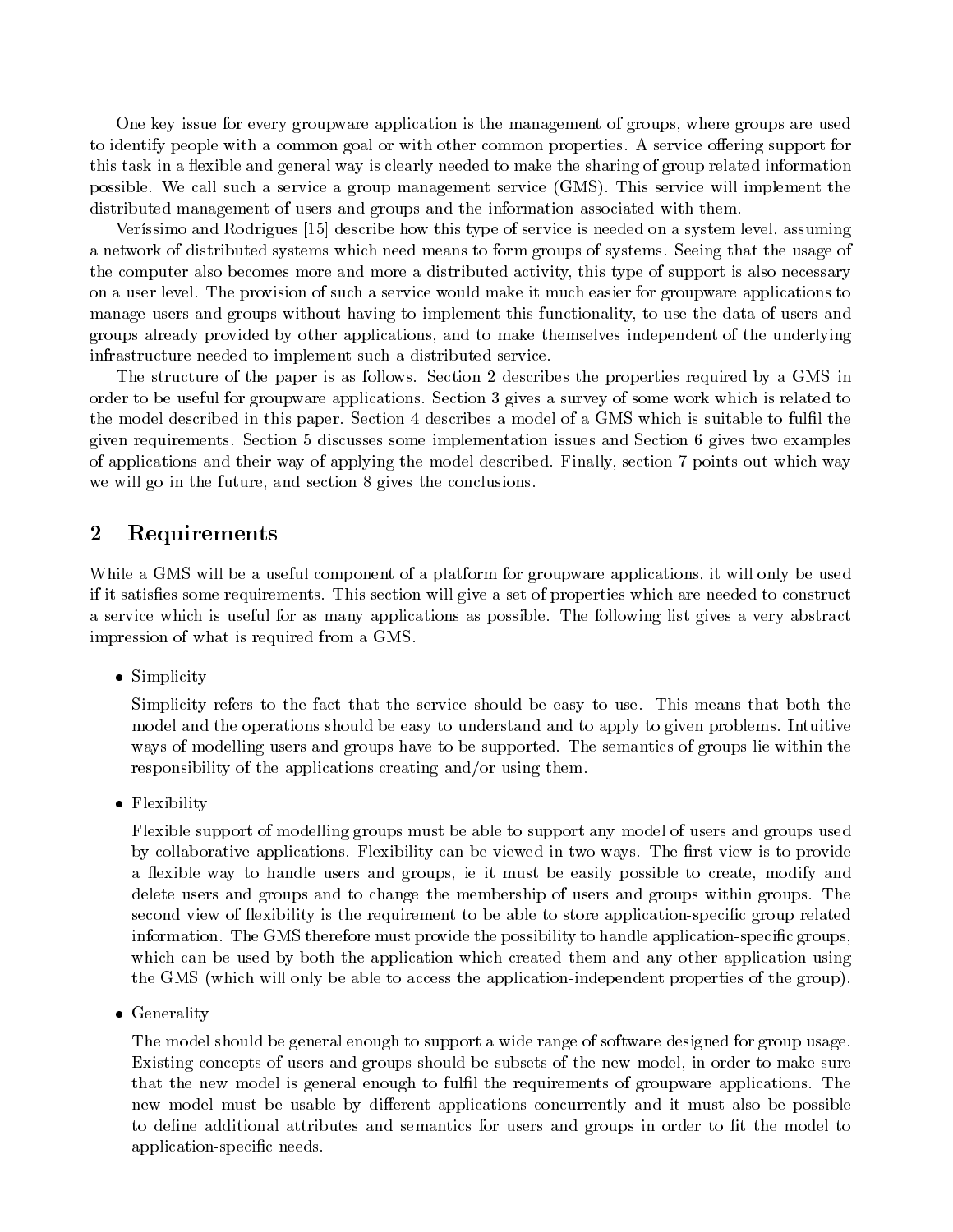Scalability of the set of  $\sim$ 

The model defined here should be scalable, ie there should be no limitations for applying the model to domains of any size. Scalability applies to the number and sizes of groups as well as to the distribution of group members. Group members should be able to be distributed globally and it should be possible to (possibly temporarily) create and maintain a huge number of groups without problems.

This list of requirements does not anticipate any specic model or architecture. It will be used to assess related work in the following section and to dene a model for a GMS in section 4.

#### 3 Related work

This section will discuss some work which is related to the GMS. So far only little work has been done to design and implement a general and application-independent group management service. Therefore, also work only partly related to the GMS has been taken into consideration.

A very simple implementation of users and groups can be found in the Unix operating system as described by Winsor [17]. Users are members of possibly several groups with one being the primary group. Groups are not hierarchical, ie groups can not be dened by other groups. Group membership is rather static, there is no programming interface for changing users or groups. Modications are done by editing special files which can be distributed over a network using the Network Information Service NIS. Winsor [16] describes NIS+, which is the successor of NIS. NIS+ allows for better distribution of the users and groups databases, however, it does not change the simple model of Unix users and groups.

In an early paper about the support of group communications, Prinz and Speth [11] describe the AMIGO approach. AMIGO is a project which studied messaging in group environments. Because of its focus on message systems (X.400 in particular), its relation to the GMS is limited to specific aspects. However, several aspects of this approach, such as the attributes of groups and the operations related to groups and members are of interest for the GMS. The limitations of the message based approach and the inability to extend the set of attributes (described as flexibility in section 2) make it impossible to use this model as a general platform for groupware applications. The modelling of groups within AMIGO render this approach of supporting group communications a source for basic requirements for the GMS.

Bannon and Page [2] have developed a service which is used to support collaborative interaction among groups of users. This service fulfils most of the requirements given in section 2, in particular. it is flexible enough to handle users and groups without restrictions. It is also possible to specify access rights, to use size control for groups, and to distinguish between three types of users for each group, which are administrators, members and guests. However, there is one restriction which limits the usefulness of this approach. It is not possible to store any application-specic data for users or groups. Consequently, the issues of generality and the second view of flexibility as described in section 2 are not satisfied. However, this paper defines the most general and powerful model we have found.

Altenhofen et al. [1] describe a system which is designed to support multimedia conferencing in a heterogeneous environment. The conference directory (CD) is the central database used to register users and groups. It is accessed by using a special CD access protocol (CDAP). The OSI directory service is used by the CD to store and distribute the information concerning conferences. The definition of users and groups are somewhat restricted, eg groups cannot be nested. There is also no possibility to store application-specic data. Consequently, the CD itself does not suit our needs, but the overall architecture of the collaboration environment with its different components and access protocols is interesting.

DePaoli and Tisato [5, 6] describe a general model for specifying and designing conferences. Some aspects of the model of coordinators as basic building blocks are very interesting, especially group mapping and a coordinator's invariants. These two concepts are used to specify interdependencies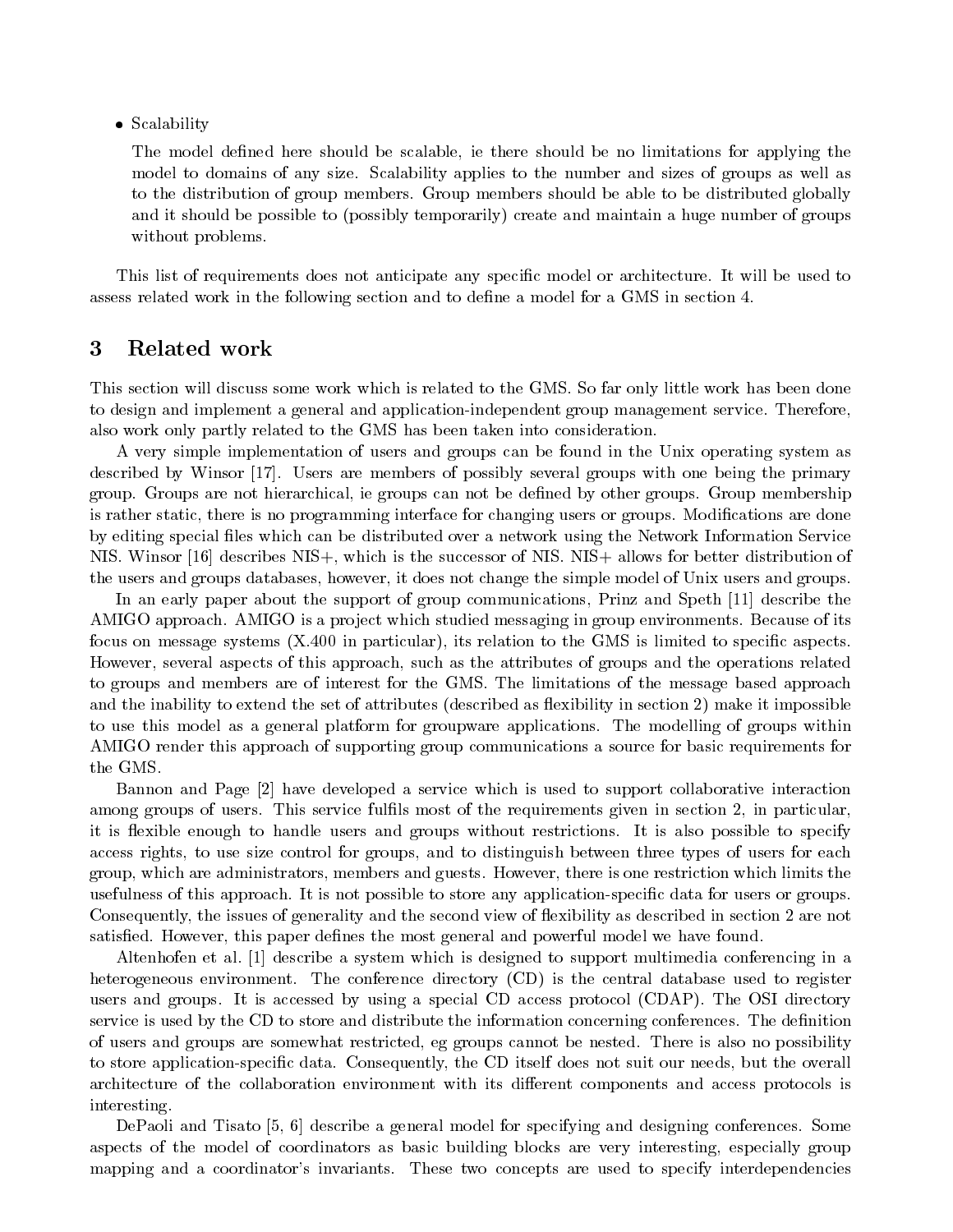between groups such as sub-/superset relations and properties of groups such as limited cardinality. But because of the tight connection between group management, communications, and user interface issues, this model fails to full some of our requirements (such as simplicity and the generality to be used by a large range of applications).

# 4 Model

So far, we have described the requirements for a GMS and the shortcomings of existing work in the area of designing a group management service. In this section, we will dene a model which is appropriate for the problem of a GMS and which is based on object-oriented methodology. The model of how the service should fit into a supporting environment is depicted in figure 1. Other common application service elements (CASE), which might use the GMS, are supporting the application which resides on top of this service layer. The whole set of application service elements (including the GMS) might be viewed as constituting a support platform for groupware applications. According to Navarro, Prinz and Rodden [9], other areas of support (covered by different CASEs) could be services for the support of communication or services for the support of activities. The GMS could be seen as a service for the support of information sharing.



Figure 1: General model of GMS usage

Starting from this general model, the interface between the GMS and the application (which could also be used by other CASEs) has to be defined. Using an object-oriented approach, classes and functions (or methods) have to be dened which could be used by applications using the GMS.

Users and groups are both entities, ie they constitute the set of object types which are used to construct the database. The complete set of users and groups is therefore called the entity space. The functions of the GMS can now be classified by the entities they operate on and by their effect on the entity space. Table 1 shows the functions of the GMS and how they are classied.

|                             | Informational                                                    | Modifying entities          |  |
|-----------------------------|------------------------------------------------------------------|-----------------------------|--|
| Concerning only one entity  | get_members<br>get_supergroup<br>get_description<br>authenticate | modify                      |  |
| Concerning the entity space | list<br>search                                                   | create/delete<br>join/leave |  |

Table 1: Functions of the GMS

The functions listed in this table are easy to explain. *get\_members* is a function which can be used to query all members of a group. Members of a group could be either users or groups, ie any entity. get\_supergroup is used to query the group of which the current entity is a member of. get\_description returns the description of the current entity, eg a comment, modification times and other administrative information. *authenticate* is a function used to prove the authenticity of a user. *modify* modifies the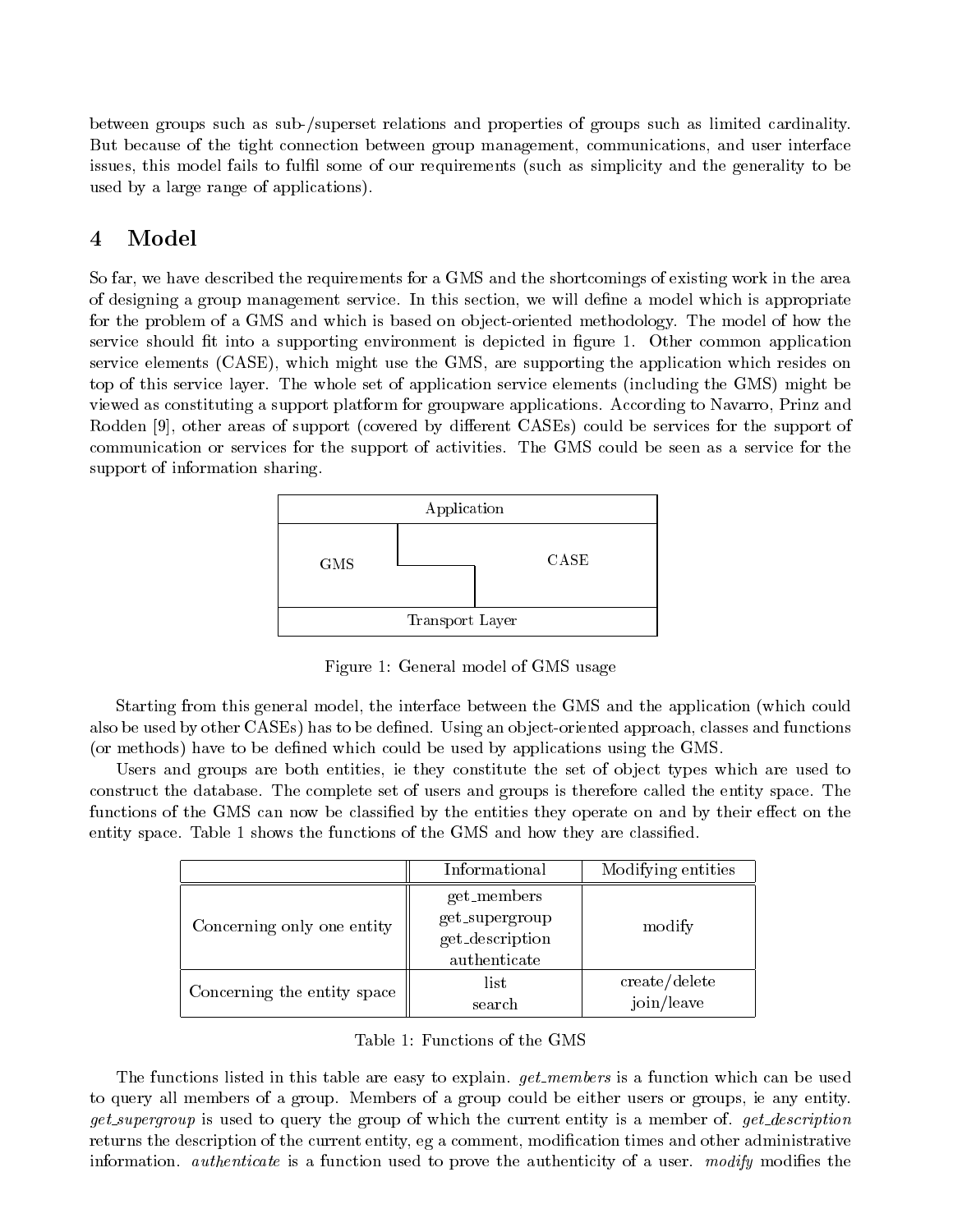current entity, but only with respect to information which concerns this entity alone. *list* can be used to query the GMS for a list of entities, whereas search searches the entity space for a set of entities which satisfy a given condition. *create/delete* are used to create resp. delete entities from the entity space, whereas deletion is only possibly if it does not corrupt the entity structure (see figure 3 for an example). *join/leave* are used to add members to or to remove members from groups.

These functions have to be assigned to classes which make up the model of abstract data types which are available for applications using the GMS. Figure 2 shows the class hierarchy of the GMS with an example of how it can be extended by applications. The classes defined by the GMS are gms, entity, user, and group. The other classes are not part of the core GMS model. Section 6 will give the detailed explanations for these extensions.



Figure 2: The class hierarchy used by the GMS

The initial class hierarchy of the GMS is simple. However, applications are allowed to define derived classes (ie subclasses) of these base classes to implement application-specic properties of users and groups. For example, ACS user, DaCaPo user and DaCaPo group may be classes which are designed to support specific applications. However, since the derivation (ie subclass) relationship in object-oriented methodology describes the is-a relationship between classes, a DaCaPo<sub>r</sub>user also is a user. This makes it easy for applications not knowing the DaCaPo user class to access any object of this class by handling it like a user object.

The following list gives a description of the classes of the GMS. It is not intended to be an implementation description, but should describe the task and the interface of the classes. Since the derived classes ACS user, DaCaPo user and DaCaPo group are not part of the GMS model, they are not described here.

class gms

Queries which are related to the entity space are implemented within this class. Starting from the functions listed in table 1, these are the functions list and search. Every application using the GMS needs exactly one instance of this class.

class entity of the contract of the contract of the contract of the contract of the contract of the contract of

This class is the base class (ie superclass) of the classes user and group. Although it is never instantiated (ie it is a abstract base class), it serves important purposes. It defines all attributes common to users and groups (such as the name, comments and other administrative information). It is also responsible for some of the security aspects of the GMS, ie authorization is implemented within this class. The class entity furthermore handles the creation and deletion of entities, ie it implements the functions *create* and *delete*. The function modify provides applications with the possibility to modify an entity, provided they are authorized to perform such a modication. Every entity object has a list of which groups it is a member of.

class user : entity of the contract of the contract of the contract of the contract of the contract of the contract of the contract of the contract of the contract of the contract of the contract of the contract of the con

Users are represented by objects of this class. It is derived (ie a subclass) from class entity. Instances of this class are used whenever users are referenced. Authentication is implemented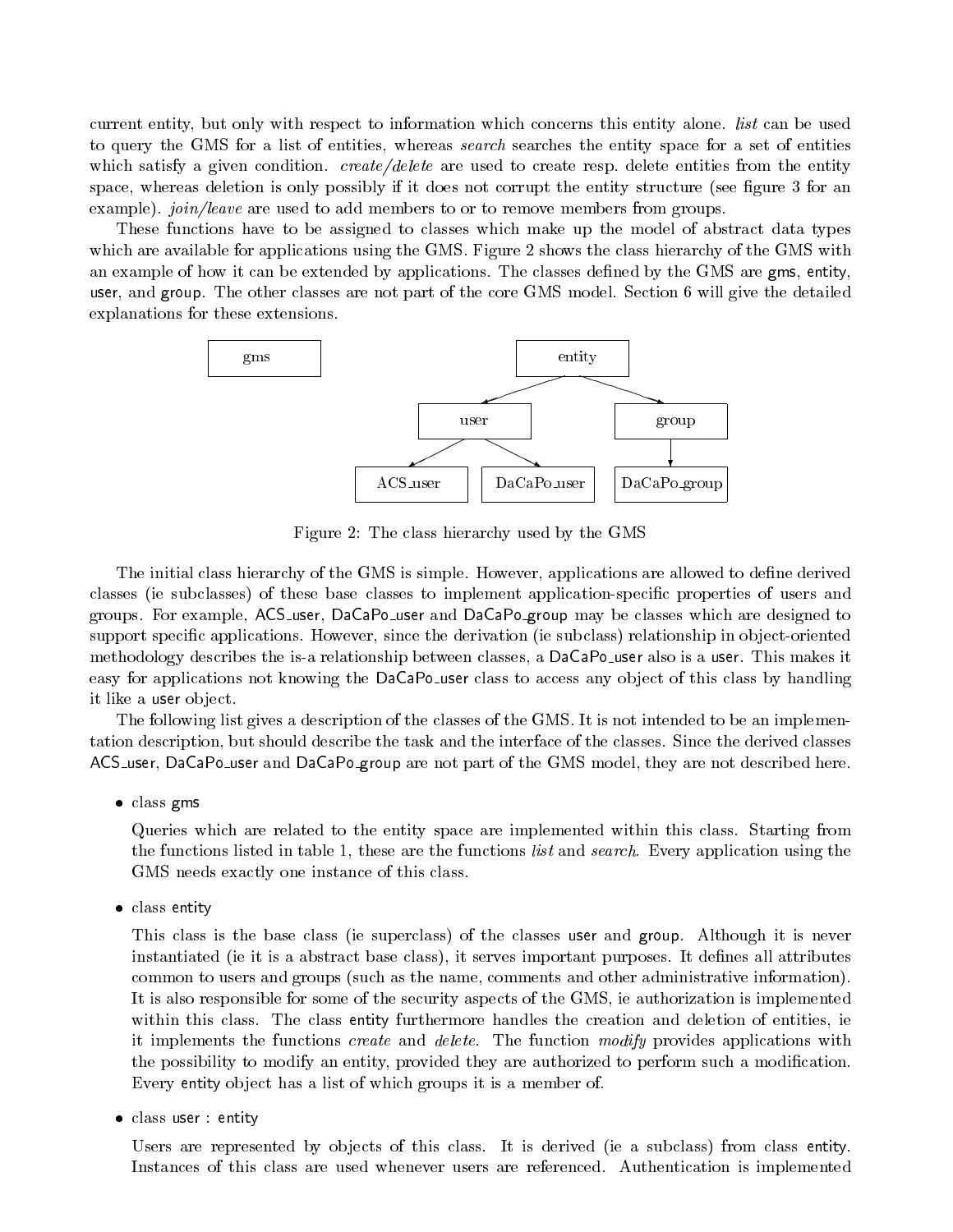within this class, ie it defines the function *authenticate* and stores the information necessary to authenticate a user's identity.

class group : entity

This class is used to model groups. It is derived (ie a subclass) from class entity. Instances of this class are used whenever groups are referenced. Functions specific to groups, ie join and leave, are implemented within this class. Furthermore, this class stores some information which is important for groups, such as the initiator of a group, a list of managers (users which have special rights concerning groups they are managing), a maximum number of members a group can have and a flag which is used to specify whether members may be entities (ie users and groups and their subclasses) or only users and any derived classes. Furthermore, every group object stores a list of all of its members.

To illustrate this class hierarchy, figure 3 shows an example of how an actual (ie object) hierarchy of entities may look like. Here we assume the class hierarchy depicted in gure 2, ie we assume the existence of application-specic classes which are derived from the original GMS classes.

| Company                  | <b>Boss</b>           |                         |                    |     |
|--------------------------|-----------------------|-------------------------|--------------------|-----|
| Administration           | Department 1          |                         | Department 2       |     |
| ! Secretary              | Da CaPo Project       | Project 2               | <b>ACS</b> Project |     |
| <sup>1</sup> 2 Secretary | Team 1<br>Team 2      | User $81$<br>Team 1     | Team 1             |     |
|                          | User 1!<br>User $3$   | User $5$ !<br>User $91$ | $\cdot$ User 10    |     |
|                          | Temp                  | User 6!                 | Coop               |     |
|                          | User 2<br>$'$ User 4! | User 7                  | User 11            | Ext |
|                          |                       |                         |                    |     |

Figure 3: An example of an entity hierarchy within the GMS

In this figure, solid boxes represent group objects while dashed boxes represent user objects. In both cases, it is also possible that a derived class is used instead of group or user itself. If one box is painted inside another, this depicts a has-a relationship between these two ob jects. For example, the administration has two members (which are both users), namely the secretary and the 2. secretary. Within the Da CaPo project of department 1, there are two teams. both teams are modelled as groups, which may be DaCaPo groups. However, although this special group may only be meaningful in the context of the Da CaPo project or department  $1$  (because its implementation is only available there), these teams (and the users they include, which may be DaCaPo\_users) can also be used from the administration, which issimply not able to use any special functionality added by the classes DaCaPo\_group and DaCaPo\_user.

Project 2 of department 1 demonstrates that both users and groups may be members of a group. It would now be possible to *create* a new group within project 2 and to use this group for users 8 and 9 or to just join them to team 1. Another possibility is demonstrated by users 2 and 4, who are not only members of their teams 1 resp. 2, but also members of group Test, which may be a temporary group to test new software. Because membership of group Test should not be limited to members of one team, it is made a subgroup of the Da CaPo project. This can be seen as a general rule. A group should be made a subgroup of the group which contains all potential members. This way, membership is limited to potential users instead of allowing everyone to join this group (provided he is authorized to do that). As a last example, group Coop should be discussed. Its members are user 11, who also is a member of team 1 of the ACS project, and user Ext. This user represents an external user (one who does not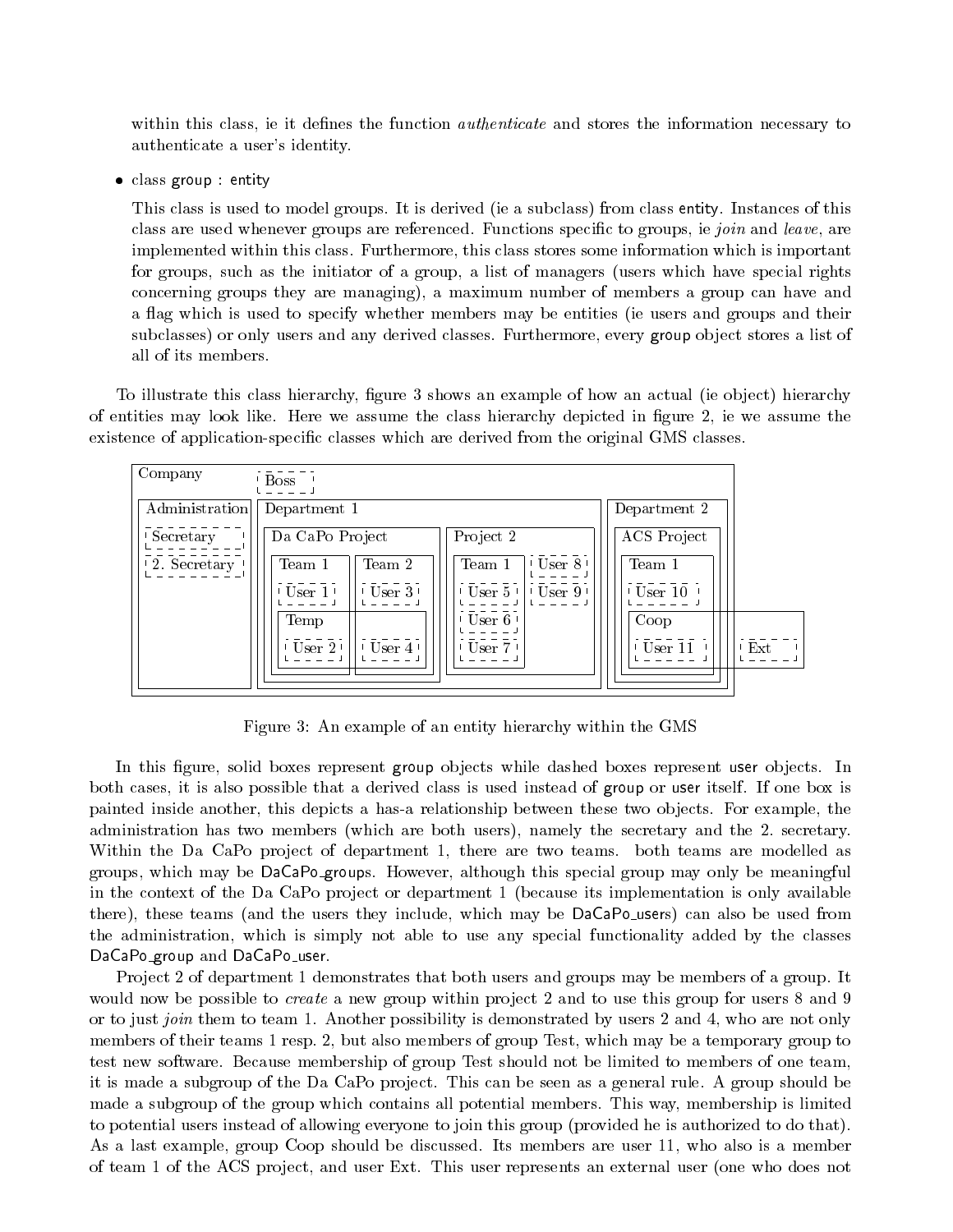belong to the company). Because he is not within the group company, group Coop could not be made a subgroup of group company or one of its subgroups.

### 5 Implementation issues

After having discussed the model of the GMS, this section willdescribe some of the implementation issues. Whenever it comes to implementation details, we will use C++ terminology, which is best described by Stroustrup [14]. Figure 4 shows how the GMS will be implemented.



Figure 4: Implementation of the GMS

The four classes of the GMS described in section 4 will be implemented on top of a distributed database. The database will be used to manage the distribution of information and to maintain the consistency of the distributed data of users and groups. Class gms will be implemented asa normal class, whereas class entity will be an abstract base class. Some of the functions which are required for both user and group but which will have different implementations in both classes, eg the function get\_description, will be declared as pure virtual functions in class entity (this will also make it impossible to create objects of class entity).

The classes user and group will be implemented as derived classes of entity. Within these classes, the functions specific to users or group will be implemented, eg authenticate (user) or join/leave (group) as well as the virtual functions defined in class entity. Objects of the classes user and group will be the ob jects which most of the time are used to work with the GMS.

It is not quite clear until now which database will be used for the implementation. There are several aspects which are of interest for us. The following list gives an impression of what properties are desired.

Transport layer layer in the second contract of the second contract of the second contract of the second contract of the second contract of the second contract of the second contract of the second contract of the second co

The GMS will provide a distributed service. To accomplish this, it is required for the different instantiations of the GMS to communicate over a network. Given the architecture depicted in figure 4, the distributed database will be the component which actually accesses the transport interface. Because the GMS should be useable in a heterogeneous environment, it is important for the database to use a standard transport interface or to be adaptable to different transport interfaces.

Because of the distributed nature of the GMS, it is possible for two applications (which are at different locations) to have two instances of an entity which represent the same entity. If one application modies this entity, the distributed database should propagate the changes to all remote sites. However, the information stored within the other entity object may be obsolete because of the modications. There are two ways to avoid inconsistencies like this one. One solution is to let every entity query the database whether the related database entry was modied or not. This is inefficient and therefore should be avoided. Another solution would be to let the database notify entity objects whenever a modification was performed. This would require entities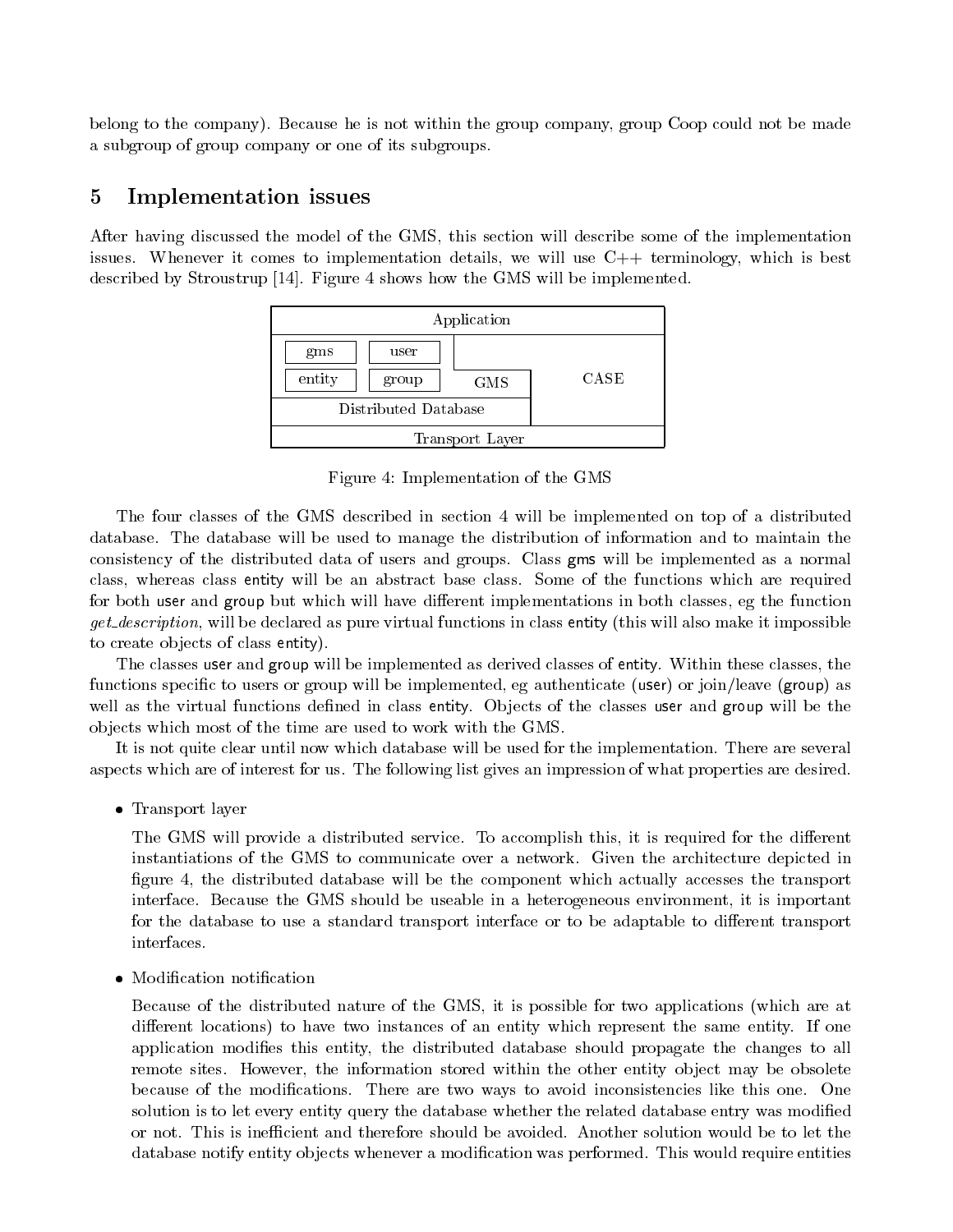to check in and check out with the database, making sure that notifications are only sent when necessary. This could be easily realized using constructors and destructors.

Scalability of the second second second second second second second second second second second second second second second second second second second second second second second second second second second second second

The issue of scalability as described in the requirements in section 2 is directly related to the scalability of the database being used. It is only possible for us to use a database which is scalable to large domains.

Schematic continuation and its property of the second state of the second state of the second state of the second state of the second state of the second state of the second state of the second state of the second state of

Because of the possibility to use derived classes instead of the classes user and group, it is necessary for the database to be able to store data which may be of different types (depending on which attributes the derived classes need to store). This could either be accomplished by extending the schema for every new derived class or by defining attributes which are able to store the additional information. This could be implemented by defining a list of pairs which are constructed of a type (eg DaCaPo user) and its associated attributes.

There are several possible databases which might be used for the GMS. One very popular candidate is the directory as described in the CCITT's X.500 series of recommendations [4]. However, this database is neither very efficient nor is it capable of modification notifications. Another database which might be applicable is  $NIS+$  as described by Winsor [16]. A problem with  $NIS+$  might be the scalability because it is intended for use within enterprises only. Because of the object-oriented approach it is also important to take object-oriented databases into consideration. There are not many distributed ob ject-oriented databases available at the moment. One system in the ITASCA database, which is the successor of the ORION database as described by Kim et al. [7]. It is not clear at the moment whether this system satisfies our requirements.

Since the implementation will be designed for use with different applications, we will be able to test it with "real" applications soon. Two of them are presented in the following section, which describes some of the possible uses of the GMS.

#### 6 **Applications**

This section will illustrate the concepts described in the last two sections by giving two sample applications of the GMS service. Both examples describe ongoing work in our laboratory. Both projects will use the GMS as part of the services they offer to applications. It should be noted that, despite of the fact that both projects are not explicitly implemented to cooperate, it will be possible to share the GMS information they generate. Figure 2 shows how the classes defined by these two applications could fit into the class hierarchy of the GMS.

Both descriptions are scenarios of how the GMS might be used. Until now, both projects don't use any user or group management. This makes the application interfaces more complicated than they should be.

#### 6.1 Audio Conferencing Service (ACS)  $6.1$

In our laboratory, several projects work on different topics in order to build tools for the distributed use of applications. In the RACE-Project CIO, the idea of sharing X-Applications by multiplexing the datastream of collaboration non-aware applications is pursued whereas in the ETHMICS project, a new architecture for a multimedia workstation was designed. In the MultimETH project, as described by Lubich and Plattner [8], a multimedia conferencing and editing system was designed and realized on top of standardized protocols (an OSI protocol stack). In all projects mentioned, the need for an audio channel during distributed work (eg conferencing) was stated.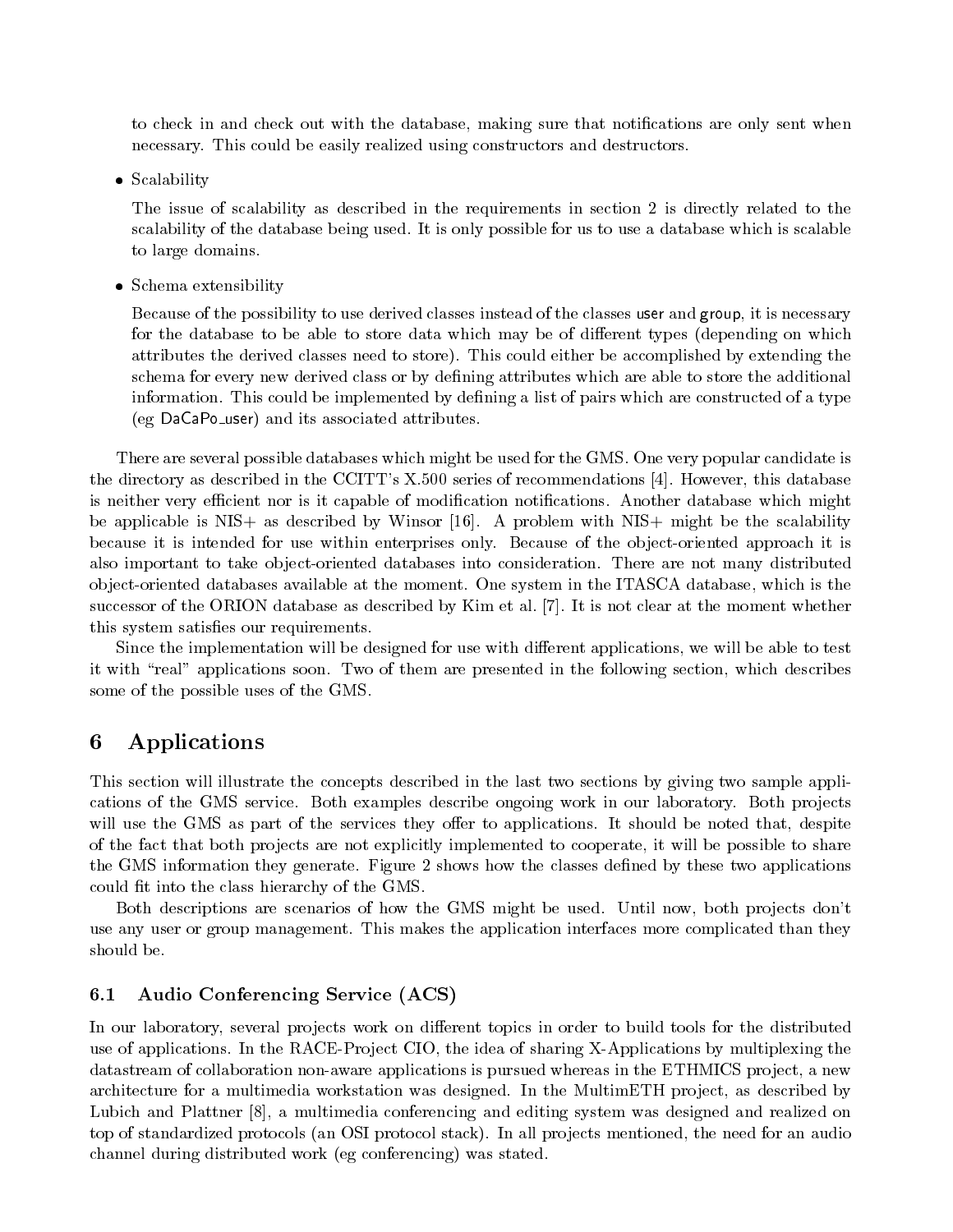For the MultimETH conferencing and joint editing system, an Audio Conferencing Unit (ACU) was designed and is being built. This specialized hardware provides the base conferencing system with flexible switching and mixing facilities for audio datastreams. The ACU performs the mixing of audio signals coming from and going to all conference participants. A special piece of software, the MultimETH audio conference server, controls the ACU and allows the MultimETH system to access the audio conferencing functionality. Based on experiences gained by the MultimETH project, Burkhardt and Lubich [3] identified the functionality needed to support a wide range of conferencing systems with audio.

This work led to the idea to define and implement a generic Audio Conferencing Service (ACS). Generic in this context means that this ACS not only supports one specific application, but is accessible from different kinds of collaboration aware applications. The ACS is therefore designed to support a group of collaborating users with audio. Figure 5 depicts the architecture of one conferencing application in conjunction with the ACS and the GMS.



Figure 5: A conferencing application using the ACS and the GMS

The ACS is accessed directly from the application. It sets up and controls the ACU. The ACU does the mixing of the audio signals coming from and going to the conference participants.

The user and group relevant information, eg the phone number of a user, are stored using the GMS, perhaps using a special user class such as ACS user. Thus, each participant has to be registered with the GMS. The application can use the GMS not only to get the phone numbers of participants. but also to authenticate users or to determine to which groups a particular user belongs. For groups, the administrators name as well as all names of the members contained are held. Conferences must be mapped by the application onto groups. If there is any ACS-specic information which should be associated with groups, a new group class may be created.

One major advantage of using the GMS to keep user and group relevant data is that the data can be accessed from different applications on systems at different locations as well as from the ACS. Thus the GMS frees the application of keeping track of user and group specic data. In addition, the application can operate with the ACS solely by using names and the ACS can get the information needed directly from the GMS.

One possible scenario could be: A user Chris registers with the Audio Conferencing Application (ACA). To determine the user's authenticity, the ACA starts a query for user *Chris*. If user *Chris* has been registered already, the GMS returns an object of type ACS user containing the data concerning user Chris. With this object, the ACA can authenticate user Chris. Chris wants to know which conferences he is a member of and therefore the ACA starts a new query to get this information from the GMS. The GMS returns a list of all groups (a list of group objects) Chris is a registered member of. Chris chooses to start the conference test, and at this time he becomes chairperson of the conference test. The ACA stores this information in the group object with the name test. Finally Chris wants to invite all registered members of this conference. The ACA sends this request to the ACS providing the group test as conference specification. This group is used by the ACS as the description of the conference to set up. The ACS itself starts a query for each registered member of the group test. For every ACS user ob ject which is returned from the GMS, it determines the phone number of that member and sets up a phone call on the ACU using this number. Any user or group relevant data which is changed during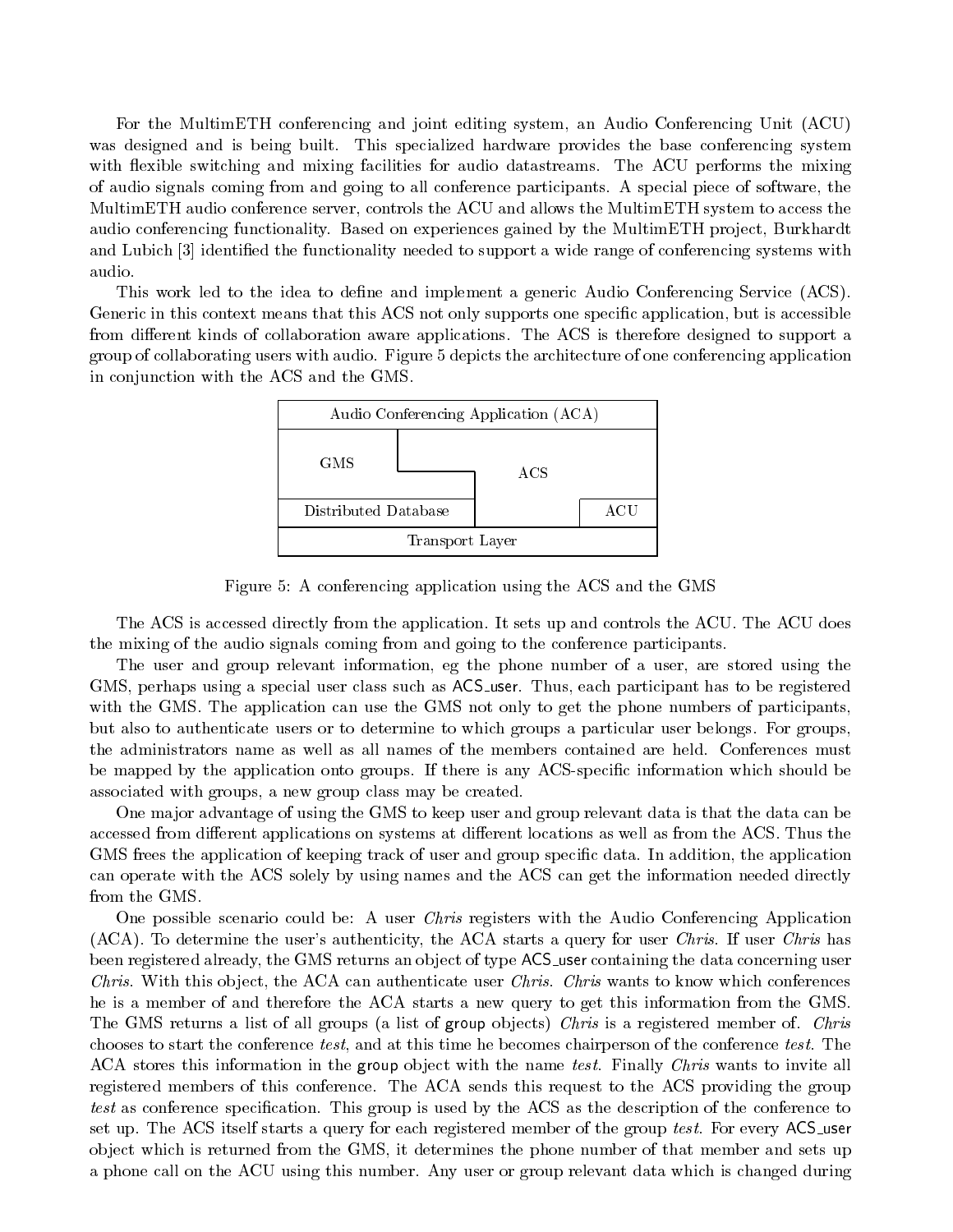the ongoing conference can be saved using the GMS. At the same time, a joint editing system could also access the data of the group test and thus start, in addition to the ongoing audio conference, an editing session among the same users.

#### 6.2 Da CaPo

Another possible application of the GMS is the Da CaPo transport system as described by Plagemann et al. [10]. Currently, Da CaPo only supports point-to-point connections, but this will be changed with ongoing work within the project. Current work on multicast suggests that multicast capability will become more important in the future than it is today. Multicast research today is mostly done on protocol levels which are invisible for the user. However, to fully exploit multicasting functions, it is important to have a powerful abstraction on the application level. Figure 6 shows how this can be done



Figure 6: Application of GMS for the Da CaPo transport system

The GMS is used for several enhancements of Da CaPo such as multicast and security support. On the application level, it will be possible for the user to address entities instead of users. Entities will be users or groups. Da CaPo then will use the GMS to find out which connections have to be made. In case of the entity being a group, it will be useful to define a special DaCaPo group class which has all necessary information, eg multicast addresses. If the application specifies such a group as recipient of a message, the multicast address can be used to transmit the message using the lower layer multicast capability. If there is no multicast address associated with the group (ie it is no DaCaPo group), the GMS can be used to find out all members of this group. These members can then be addressed individually. This process of using multicast on the lower layers or not, depending on the information available, is invisible for the application which can simply use groups no matter how the members are addressed. This process can even be performed recursively, resulting in the most efficient use of multicast capabilities.

Security support can also be provided by the Da CaPo system in cooperation with the GMS. The GMS can be used to read all information necessary for authentication and authorization of users and groups. If the basic security support of the GMS is not sufficient for Da CaPo, it will be easy to create new classes which contain all necessary features. This should be the main task for applying the GMS in any new environments  $-$  creating subclasses of user and/or group which can be used to meet the demands of this specic application.

Another issue the context of Da CaPo is the distributed database used by the GMS. Obviously, multicast is a very interesting concept for distributed databases. It would therefore be interesting to be able to use transport layer multicast for the GMS database. However, the management of multicast groups within Da CaPo is performed by the GMS. The main problem here is which service is used by which other service and how this can be done efficiently. Furthermore, most distributed databases do not use multicast yet.

It can be seen that the GMS is not only of interest to groupware applications, it may also be used for transport services to provide a more abstract service than is usual today.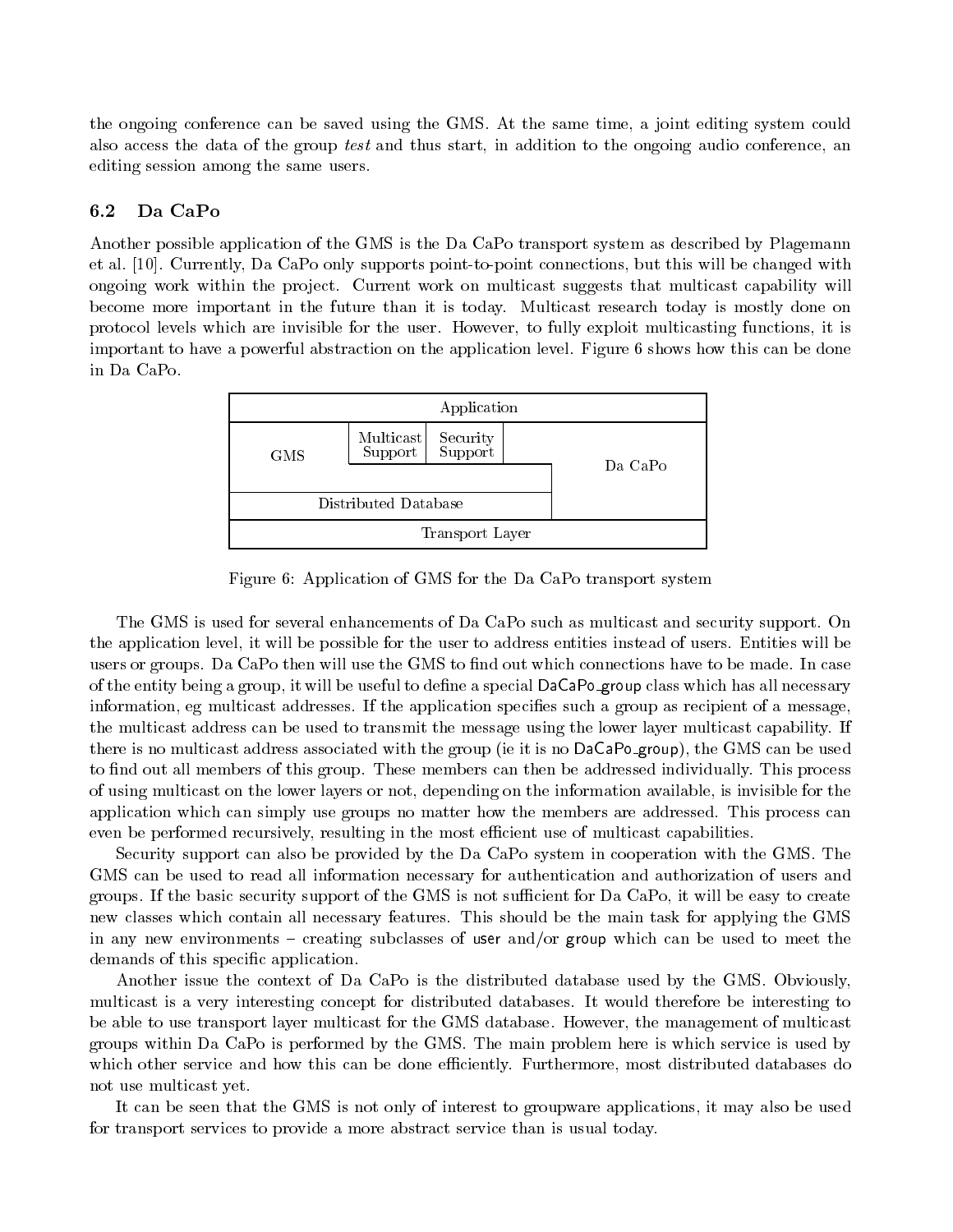## 7 Further work

The next steps in this project are the evaluation for a distributed database and the implementation of the four classes gms, entity, user, and group on top of this database. This implementation will be done using C++ as programming language. The GMS then will be tested alone and in conjunction with the ACS and the Da CaPo project.

A subsequent project will be a model and an architecture for an efficient shared workspace based on the GMS and Da CaPo. Since Da CaPo is specifically designed to support different application needs by dynamically configuring protocols, it is ideally suited to support a service which needs different connections for different data. For example, sharing a video object requires much more bandwidth than sharing a piece of text. The shared workspace to be designed will be able support the sharing dependent of the information type and the user's demands.

### 8 Conclusions

A model for a group management service (GMS) has been described. The issues of simplicity, flexibility, generality and scalability have been addressed and it has been shown that a GMS model is able to satisfy all these requirements. Simplicity is achieved by using a model of few classes and simple rules of group membership. Flexibility has been addressed by allowing applications to define their own classes of users and groups and also managing this information. Generality is guaranteed by giving applications the freedom to define the semantics of groups, ie groups may be used for many purposes. Scalability can be assured by using a distributed database which is able to be used in a large scale. The application of the GMS within two research projects will demonstrate its usability for different applications.

### References

- [1] Michael Altenhofen, Jurgen Dittrich, Rainer Hammerschmidt, Thomas Kappner, Carsten Kruschel, Ansgar Kückes, and Thomas Steinig. The BERKOM multimedia collaboration service. In Proceedings of ACM Multimedia 93, pages 457–463, Anaheim, California, 1993. ACM Press.
- [2] Thomas Bannon and Ivor Page. group: A distributed group specification and management service. In UNIX – The Legend Evolves. Proceedings of the Summer 1990 UKUUG Conference, pages  $61-76$ . Buntingford, UK, 1990. UKUUG.
- [3] Christoph Burkhardt and Hannes Lubich. Audio support for synchronous cooperative work. To be published in Proceedings of the 1994 Conference on Upper Layer Protocols, Architectures and Applications, Barcelona, Spain.
- [4] CCITT. The Directory Overview of Concepts, Models and Services. Recommendation X.500, 1988.
- [5] Flavio Depaoli and Francesco Tisato. Coordinator: A basic building block for multimedia conferencing systems. In *Proceedings of the GLOBECOM'91 Conference*, pages  $2049-2053$ , Phoenix. Arizona, 1991. IEEE Computer Society Press.
- [6] Flavio DePaoli and Francesco Tisato. A model for real-time co-operation. In Liam Bannon, Mike Robinson, and Kjeld Schmidt, editors, Proceedings of the Second European Conference on Computer-Supported Cooperative Work, pages 203–217, Amsterdam, September 1991. Kluwer Academic Publishers.
- [7] Won Kim, Nat Ballou, Jorge F. Garza, and Darrell Woelk. A distributed object-oriented database system supporting shared and private databases. ACM Transactions on Information Systems,  $9(1):31{-}51, 1991.$